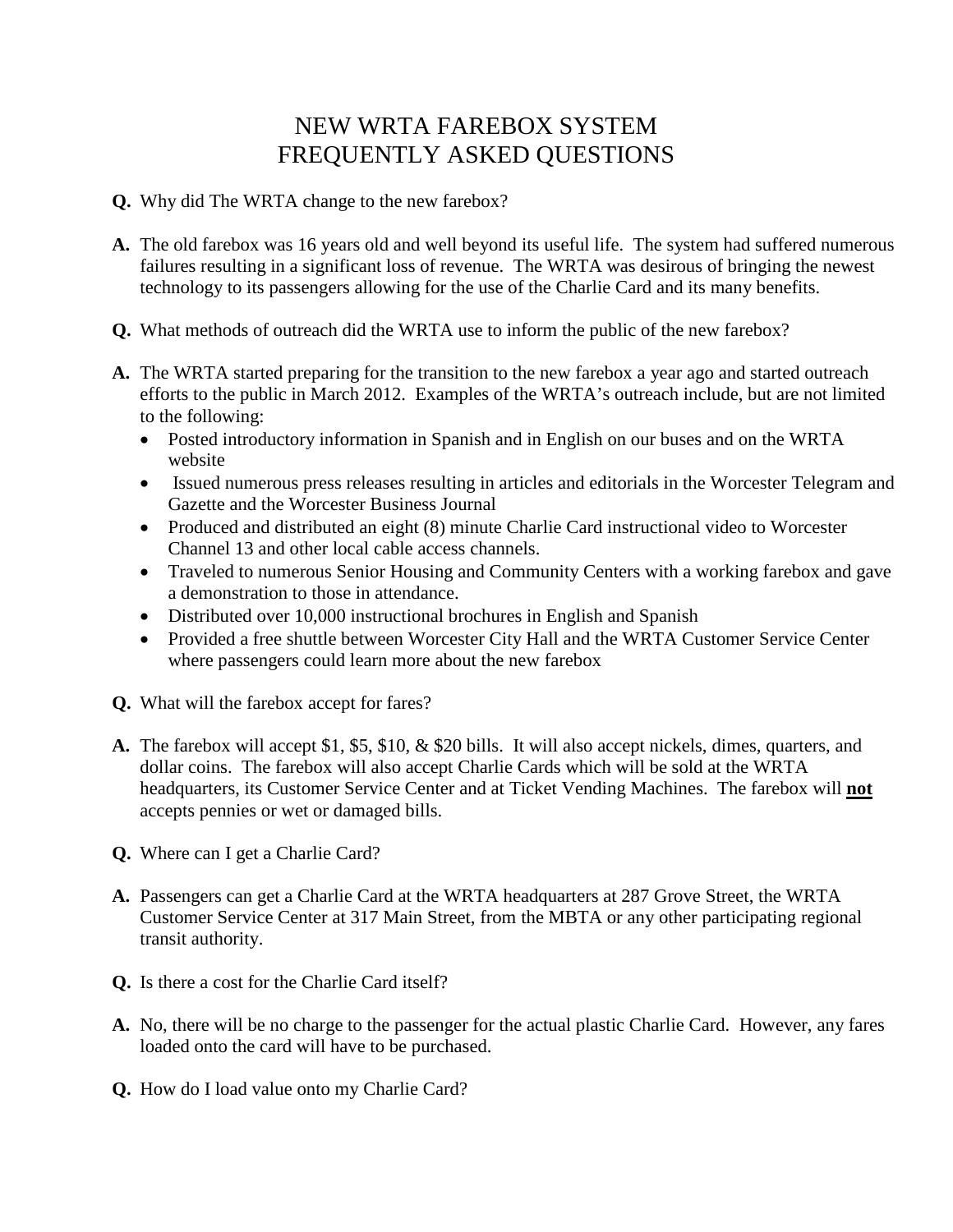- **A.** Passengers can go to WRTA headquarters at 287 Grove Street, to the WRTA Customer Service Center at 317 Main Street, the MBTA or any other participating regional transit authority terminals. Employees will assist you in using the Ticket Vending Machine where you can purchase a 31 day pass and/or add value to or purchase a 31 Day pass on a new or existing Charlie Card. The Ticket Vending Machine accepts cash, Visa, and MasterCard credit or debit cards.
- **Q.** Is there an expiration date on the Charlie Card?
- **A.** The Charlie Card will expire after 5 years of inactivity.
- **Q.** Can I buy a one day pass using the stored value on a Charlie Card?
- **A.** No. One day passes can only be purchased using cash on board the bus.
- **Q.** Can a passenger pay for family or friends using a Charlie Card?
- **A.** Yes. When using the stored value on a Charlie Card, passengers my pay for as many full rate fares as they wish. The WRTA does not recommend using the stored value on a Charlie Card to pay the fare of those eligible for a reduced fare rate.
- **Q.** Can I use the Charlie Card on the MBTA fixed route bus and subway system or on other regional transit authority fixed route bus systems in Massachusetts?
- **A.** Yes, stored value on a Charlie Card purchased from the WRTA may be used on the MBTA fixed route bus and subway system and on any of the other participating regional transit authority fixed route bus systems. Stored value on a Charlie Card purchased from the MBTA or participating regional transit authority can also be used on the WRTA fixed route bus system. Monthly passes can only be used on the system from which it was purchased. The WRTA and the other participating regional transit authorities will not accept a Charlie Ticket. In additions, the Charlie Card is not accepted on the MBTA Commuter Rail system.
- **Q.** Where can a passenger purchase a reduced fare Charlie Card?
- **A.** Reduced fare Charlie Cards can only be purchased at the WRTA Customer Service Center located at 317 Main Street in Worcester.
- **Q.** What other advantages are there to using the Charlie Card?
- **A.** The Charlie Card introduces interoperability between the MBTA fixed route bus and subway system for cash fares. The WRTA will not be responsible for lost, stolen or damaged cards however passengers can register their Charlie Card at "My Charlie Card" on the MBTA website at [www.MBTA.com.](http://www.mbta.com/) The Charlie Card makes paying easier, eliminates cash and you can tap and go.
- **Q.** How do I pay my fare using cash?